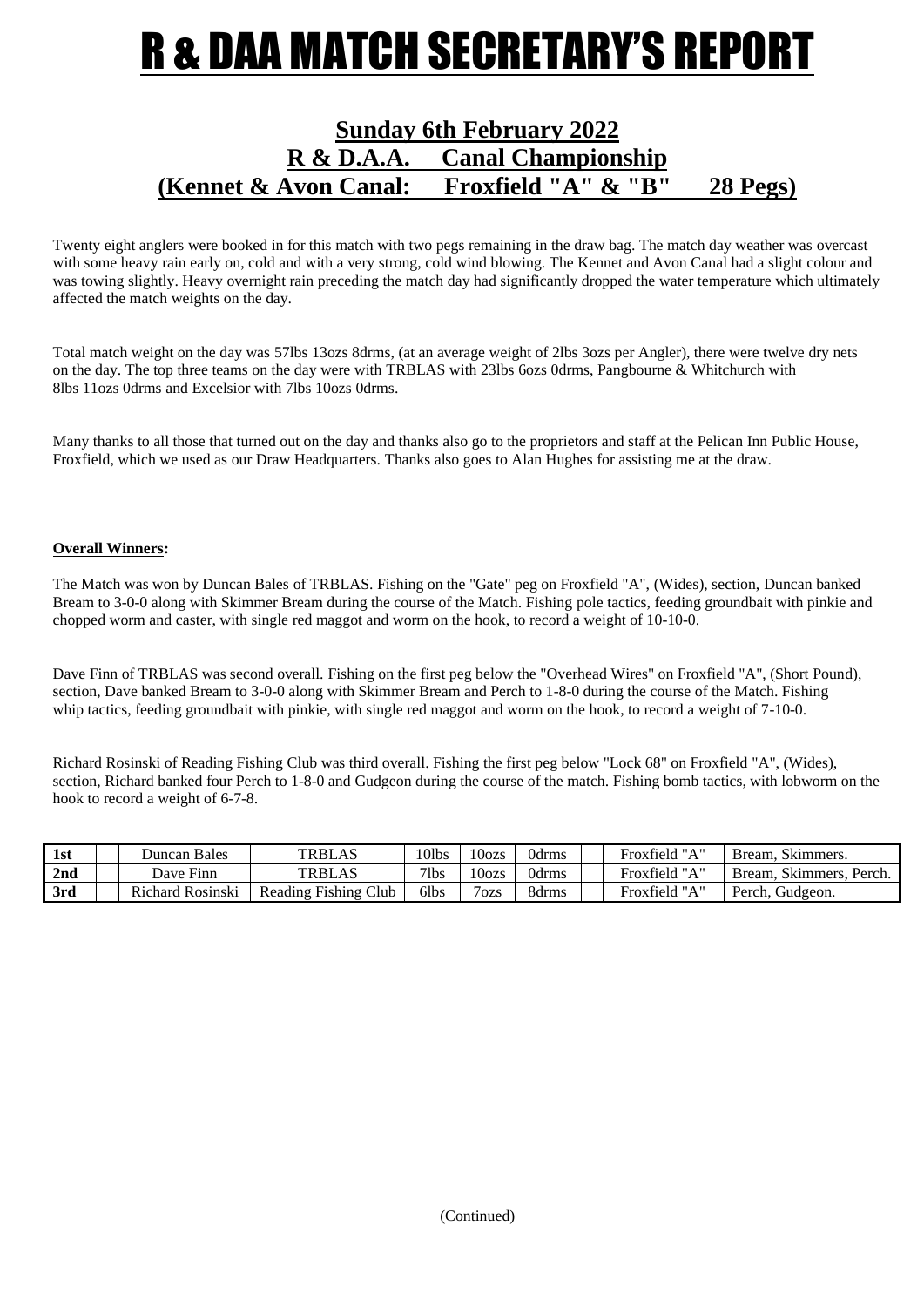# R & DAA MATCH SECRETARY'S REPORT (Cont)

#### **Section Winners:**

| "A" Section | Froxfield "A"              | Duncan Bales | <b>TRBLAS</b> | 10lbs   | 10 <sub>ozs</sub> | 0drms |
|-------------|----------------------------|--------------|---------------|---------|-------------------|-------|
|             | (Golden Carp, Wides and    |              |               |         |                   |       |
|             | Top of Short Pound)        |              |               |         |                   |       |
| "B" Section | Froxfield "A"              | Dave Finn    | <b>TRBLAS</b> | $7$ lbs | 10 <sub>ozs</sub> | 0drms |
|             | (Bottom of Short Pound and |              |               |         |                   |       |
|             | Turning Bay)               |              |               |         |                   |       |
| "C" Section | Froxfield "B"              | Dave Clarke  | Excelsior     | 4lbs    | 0 <sub>o</sub>    | 0drms |
|             | (Road Bridge to            |              |               |         |                   |       |
|             | Broken Bridge)             |              |               |         |                   |       |

#### **Total Section Weights:**

| "A" Section | Froxfield "A"              | $22$ lbs | 50zs             | 8drms |
|-------------|----------------------------|----------|------------------|-------|
|             | (Golden Carp, Wides and    |          |                  |       |
|             | Top of Short Pound)        |          |                  |       |
| "B" Section | Froxfield "A"              | $21$ lbs | 50zs             | 0drms |
|             | (Bottom of Short Pound and |          |                  |       |
|             | Turning Bay)               |          |                  |       |
| "C" Section | Froxfield "B"              | 14lbs    | 3 <sub>ozs</sub> | 0drms |
|             | (Road Bridge to            |          |                  |       |
|             | Broken Bridge)             |          |                  |       |

#### **Specimen Fish Recorded:**

| None |  |  |  |  |
|------|--|--|--|--|

#### **Team Placings:**

#### **CLUB CHAMPIONSHIP - FINAL POSITIONS**

| <b>TRBLAS</b>           | 153 |                             |  |
|-------------------------|-----|-----------------------------|--|
| Reading Fishing Club    | 62  | $\mathcal{D}_{\mathcal{L}}$ |  |
| Courage                 | 56  | 13                          |  |
| Excelsior               | 50  | 14                          |  |
| Reading Civil Service   | 39  | 11                          |  |
| Y.O.T.A.C./21 Club      | 35  | 12                          |  |
| Prestcold AC            | 19  |                             |  |
| King Heron AC           | 18  |                             |  |
| Pangbourne & Whitchurch | 11  |                             |  |
| <b>Tring Anglers</b>    |     |                             |  |
| Newtown                 |     |                             |  |